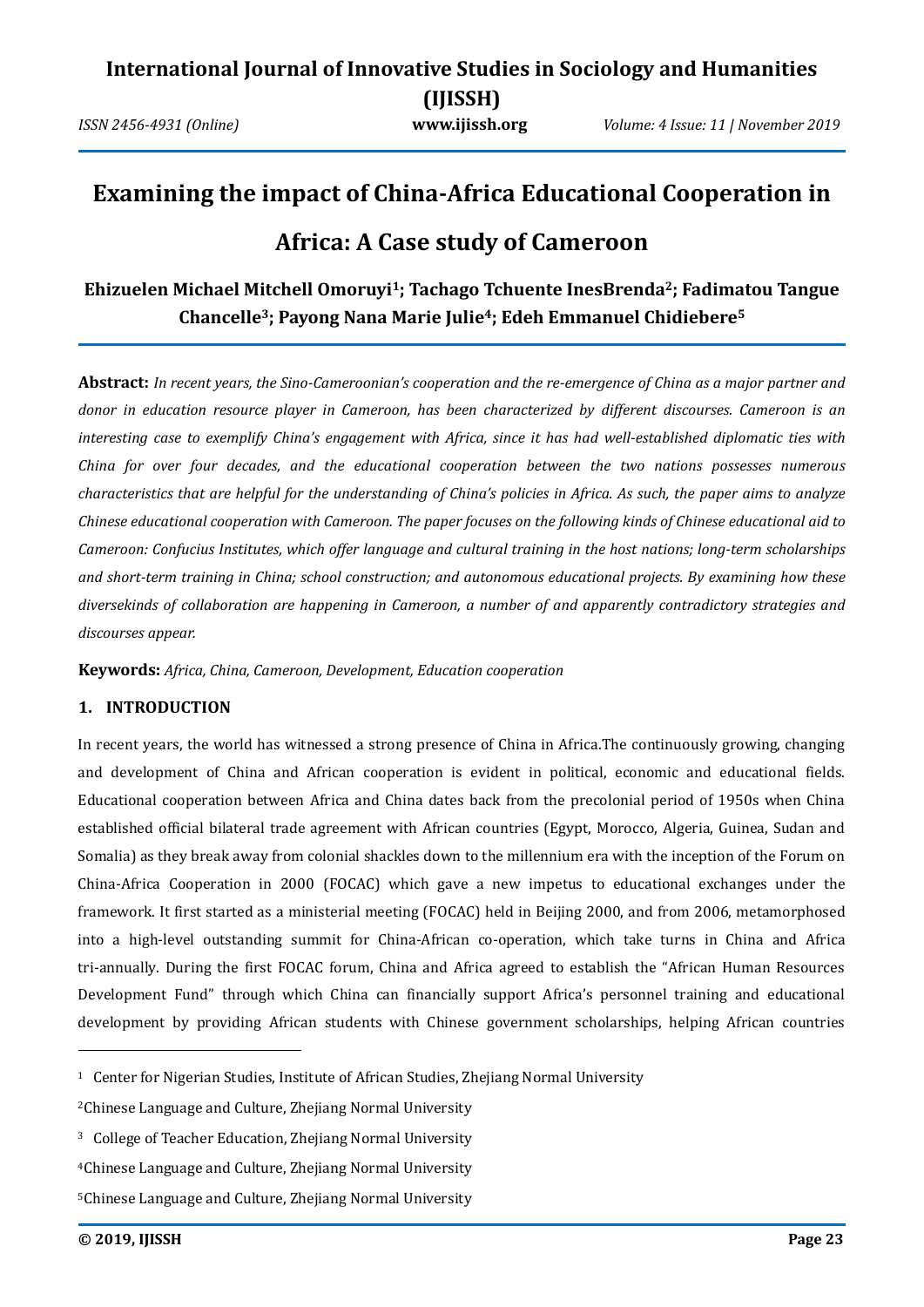*ISSN 2456-4931 (Online)* **www.ijissh.org** *Volume: 4 Issue: 11 | November 2019*

construct laboratories and schools, sending teachers and volunteers to Africa, to assist with Chinese language teaching (Jian,2015).

By 2013, China had provided over 45,000 training for Africans, covering more than 20 fields including economics, science and technology, and environmental protection (Hu, 2013) and the volume of the financial support to Africa were increased once every 3 years. In addition, as of 2013, China has also become a major destination for international students, and ranks third overall among the world (Sheehy,2013) with International students enrolled in over 775 higher education institutions in China<sup>6</sup>. In 2015, there were over 397,635 foreign students from 202 countries and regions studying in China showing a 5.46% increase from the previous year of about 377,054 and about 12.52% constituting 49,792 are from Africa7. The influx of foreign students to China in the recent time has been linked to the Belt and Road Initiative and it is predicted that by 2020, China will overtake the United Kingdom as the second most popular country for international students<sup>8</sup>. However, As the number of foreign students studying in China increases, some serious concerns about the quality of education they are receiving and the skills they have at graduation are also questioned.

A study by *McKinsey* estimated that only 1.2 million of 15.7 million university graduates (or 7.6%) have skills that are valued by international markets for human capital9. As such, the vast majority of students educated in Chinese universities lack adequate skills to compete internationally except for most local Chinese industries. Nevertheless, China has continued to forge its Cooperation with African countries in all areas (trade, commerce, economic, political, health, cultural and education), and China's assistance towards education development is a priority for Africa's development.

China's support for Africa is reflected in countless cooperation projects that teach people, for example, how to fish, complement each other and benefit from each other (Frédéric, 2018) of which Cameroon, a developing country, is one of the beneficiaries of this development support. As such, this study examines the impact of China-Africa Educational cooperation in Africa with a focus on Cameroon. It also examines a series of different dimensions of China's education and training cooperation with Africa which includes: support to short term and long term training of Cameroonians in China; university to university cooperation between China and Cameroon; development of Confucius Institutes; development of education or training projects and project-related training within Cameroon; through a review of corresponding literature and materials with hope of providing solutions towards improving the educational exchanges between China and Cameroon under the Sino-African framework. This paper is structured as

<sup>6</sup>China Education Center Ltd (http://www.chinaeducenter.com/en/cedu.php).

<sup>7</sup>2015 Statistics of Foreign Students in China " People's Republic of China Ministry of Education April14, 2016.

<sup>8</sup>China's higher education (17 September 2016). "China to overtake UK as a study abroad destination - China Chinadaily.com.cn"

<sup>(</sup>http://www.chinadaily.com.cn/china/2016-09/17/content\_26811371.htm).www.chinadaily.com.cn.

<sup>9</sup> Addressing China's looming talent shortage" [\(http://www.mckinsey.com/global-themes/china/](http://www.mckinsey.com/global-themes/china/addressing-chinas-looming) [addressing-chinas-looming](http://www.mckinsey.com/global-themes/china/addressing-chinas-looming) talent-shortage). McKinsey & Company. Retrieved 2016-03-16.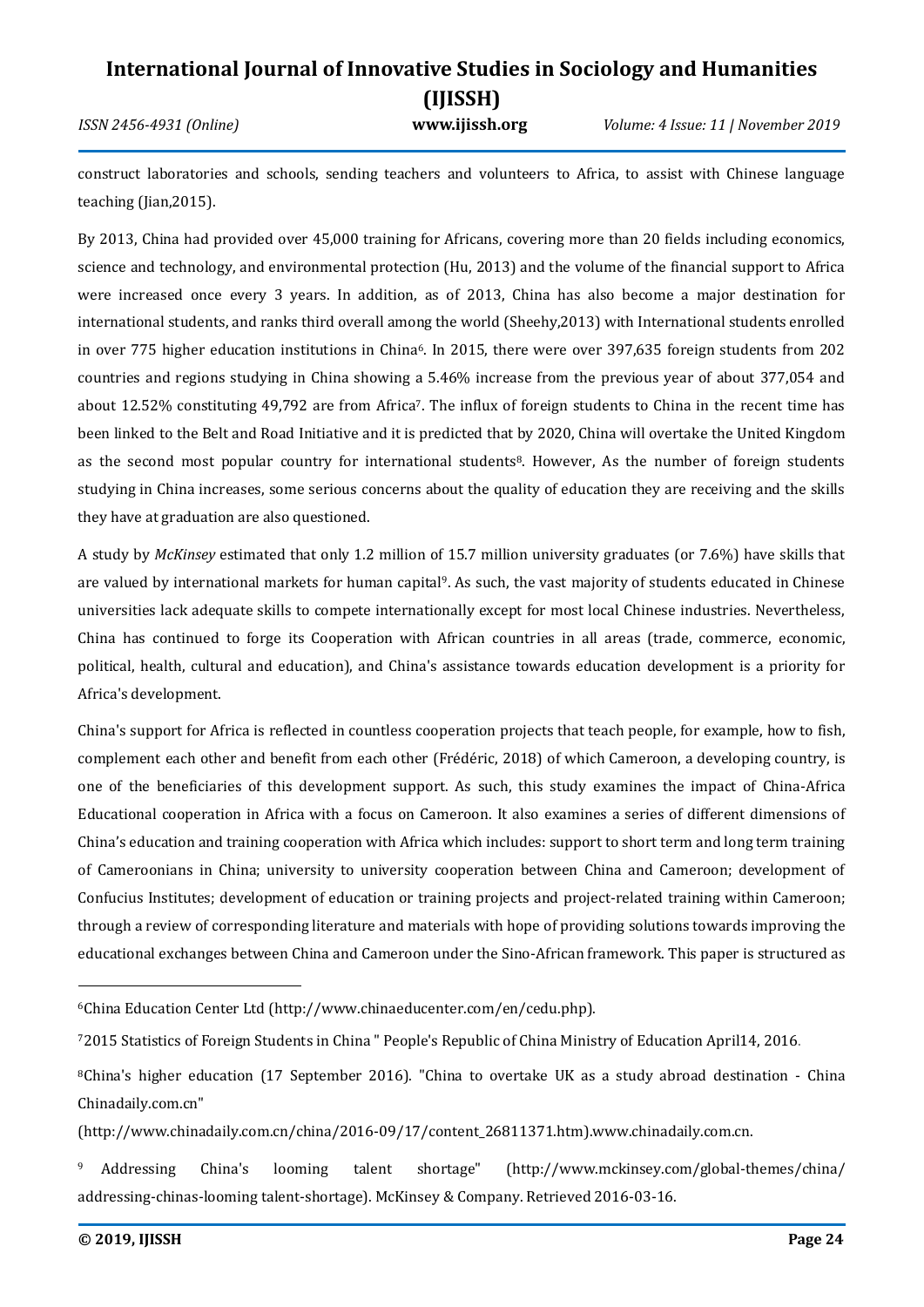*ISSN 2456-4931 (Online)* **www.ijissh.org** *Volume: 4 Issue: 11 | November 2019*

follows: chapter one introduces China-Africa education exchange and cooperation. Chapter two focuses on educational cooperation in Sino-African relations. Chapter three accesses the impact of China development assistance in improving the education quality, access and skill development in Sino-African cooperation. Chapter four presents a case study of Sino-Cameroonian Cooperation and the fifth concludes the paper.

### **2. EDUCATIONAL COOPERATION IN SINO-AFRICAN RELATIONS.**

Sino- African educational exchanges began in the 1950s with Egypt and by the end of 1966 about 164 African students from 14 African countries had studied in China, and 14 Chinese teachers had worked in Africa (He, 2007; Jian,2015). this exchanges ended abruptly due to the cultural revolution of May 1966-1972. However, by 1978, 43 African countries had established diplomatic relations with China (Li, 2007) and by the 1980s the number of African students coming to study in China began increasing (Edeh and Wang,2018). Ehizuelen et al (2017) noted that China 's increased economic engagement with Africa countries in the last decade has resulted in the rapid increase of educational cooperation, especially through the Forum On China and Africa Cooperation (FOCAC). The first Sino-African Education ministerial meetings held in Beijing in 2005 was marked with the signing of the – Beijing Declaration by 17 African countries (Ehizuelen et al,2017). As observed by Nordtveit (2009) the declaration was geared towards a common commitment towards educational development with special focuses on primary education, vocational and technical education. Furthermore, the 2005 FOCAC declaration recognized the importance of education to economic development – as evident in the process of pursuing economic development, mutual benefit, poverty alleviation and the intention to pursue multilateral consultations around common issues.

As such, during the FOCAC summit of 2006, the Chinese government listed four main area of education cooperation with Africa, which includes-: (1) setting up rural schools in Africa, (2) increasing the number of Chinese Government Scholarships, (3) providing training for professionals and educationalists of various institutions in Africa, and (4) the establishment of Confucius Institutes (CI) for Chinese language teaching and the encouragement of teaching African languages in Chinese universities (Edeh and Wang, 2018). More so, in 2011, a total of 44 presidents and vice-chancellors from Chinese and African universities met in Paris for the UNESCO China-Africa University Leaders' Summit to discuss how to advance university cooperation between these two parties (Ehizuelen et al,2017; Edeh and Wang, 2018). following this summit in 2012 during the FOCAC meeting, China announced its three years ―African Talents Plan which sets to train 30,000 Africans, award 18, 000 government scholarships and to build cultural and vocational training facilities by 2015 (Ehizuelen et al,2017).

Hanauer and Morris (2014) noted that there was an increase in the 2012 FOCAC pledge compared to the 2009 FOCAC meeting which foresaw 5, 500 government scholarship and promised to train 20,000 Africans. This also witnessed a further increase in 2015 FOCAC summit held in Johannesburg where China also pledged to enhance development experiences by offering occupational training courses for African youths and training young talent in agricultural science, increasing the Chinese government scholarships from 30, 000 in 2015 to 50,000 in 2018 for Africa and invite 2,000 young people from Africa to visit China (Johannesburg action plan, 2015). China through the FOCAC framework is forging its overall relations with African countries and has remained hesitant about using the traditional donor's modality.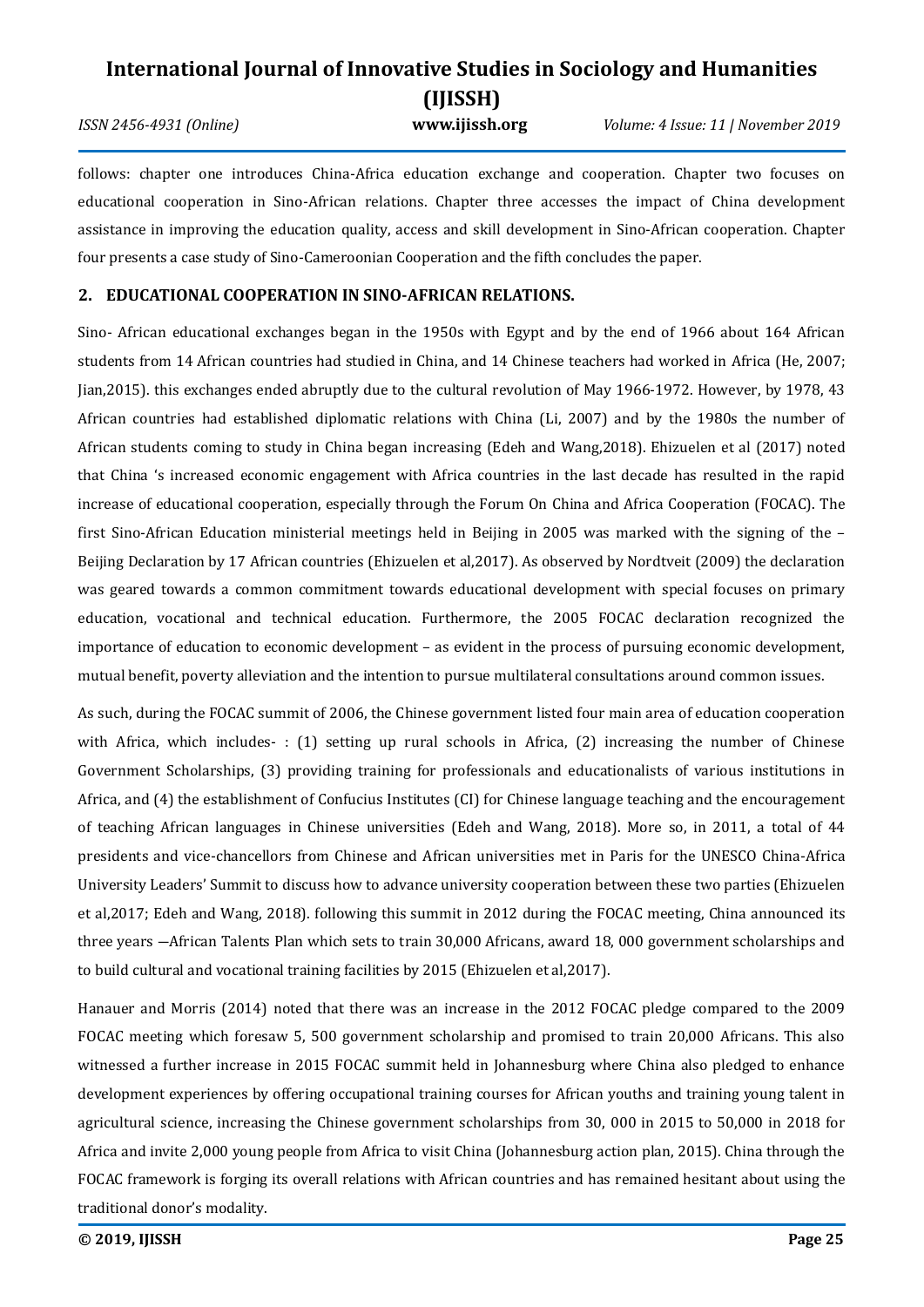### **International Journal of Innovative Studies in Sociology and Humanities (IJISSH)** *ISSN 2456-4931 (Online)* **www.ijissh.org** *Volume: 4 Issue: 11 | November 2019*

Since the inception of FOCAC in the year 2000, China's aid and cooperation policies with African countries largely follows strategically the 3-year plan of the FOCAC framework and often a consensus on most of the aid and cooperation projects are reached between China and African countries during the high-level meetings. For instance, as stated by the Chinese embassy in Yaoundé" *We are trying to make a strategic plan, a long-term plan. Every third year, the inter-ministerial forum [FOCAC] evaluates the actions and makes plans for new actions. For example, we*  decided to construct schools. In the years to come, we will evaluate whether we should continue to give support to the *same sector. These decisions are taken during the meetings of the forum. The principles of the cooperation are said to be related to African needs, and secondly, to help in domains that the Chinese are capable of helping them in; hence the focus on practical aid projects, rather than the use of conditionality and a meta- narrative on, for example, structural adjustment or economic policies, human rights, the environment, or other themes that are often being promoted by the Western donors.*" (Ehizuelen et al,2017).

King (2014) pointed out that FOCAC pledges are not bilateral but Pan-African, and are largely executed by Chinese expertise, this includes Chinese universities or vocational colleges, Chinese think tanks, scientists, agricultural technologists or language teachers, and medical personnel. However, King (2010) asserted that there is also still the strong bilateralism that underlines the importance of understanding the way China has chosen to work with any particular country. Notably, China, like the established donors also justifies its overseas economic activities with development objectives. but such development objectives have often been subordinated to strategic, diplomatic, or commercial considerations, while maintaining that it helps developing countries to promote sustainable economic development and poverty reduction.

There are 3 major perspectives onChina's development cooperation strategy*.* The first perspective is Beijing's desire to secure strategic resources—those most fundamental to national security— and secondarily for diplomatic reasons. The second perspective is the Chinese aid policy which has always maintained its distance from the established aid model under the guidance of the OECD Development Assistance Committee (DAC) and will not necessarily challenge the existing international aid regime. The third perspective argues that China does not have a coherent aid strategy that is carefully designed and implemented. Diplomatic and commercial agendas often drive the Chinese aid policy as observed by some scholars. The diplomatic agenda regards aid as an instrument for Exercising diplomatic influence on the international stage and deepening cooperation with selected countries whereas the commercial agenda views aid as a useful way of assisting domestic businesses to go international and expand exports and investments (Brautigam 2009).

More so, the Chinese aid and cooperation administration in the policy of non-interference and in its principles of non-conditionality, may have even less control than other donors over the recipient country. For instance, Cameroon's use of funding and the selection of personnel to be trained or for scholarship awards. Nevertheless, studies have shown that China had only recently emerged as a donor, and the Chinese institutions have not yet had time to adjust to the dramatic increase in aid and cooperation that took place after the inception of FOCAC. As cited in Ehizuelen et al, (2017) Chinese Embassy Personnel in Yaoundé stated - *Our statistic services are not very good, and we are yet not established a very good data system...Chinese aid and cooperation with Africa have been hindered by a lack of transparency, and a lot of the documentation on prior projects has been lost. The new strategy of aid to*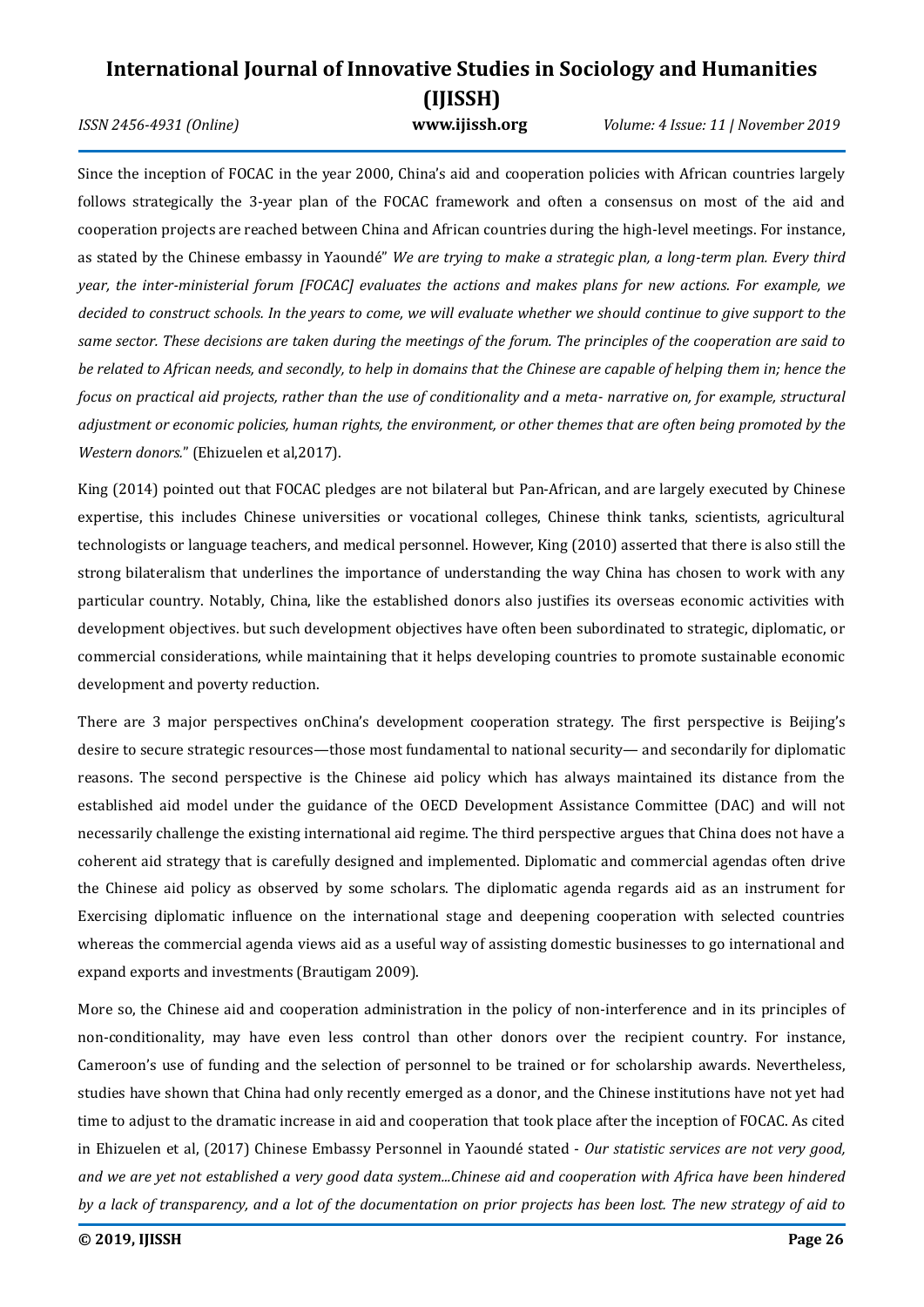*ISSN 2456-4931 (Online)* **www.ijissh.org** *Volume: 4 Issue: 11 | November 2019*

*foreign countries is important for us, and we are currently reviewing old projects and practices, to learn for the future.*  Edeh and Wang (2018) also noted that funding, Scholarships and training are often in line with the FOCAC agenda and will involve staff in many Chinese and African ministries such as (Ministries of Commerce, Foreign Affairs, Culture, Education, Science &Technology, Agriculture, and Medicine etc.), host universities in China, as well as both the political, economic & commercial branches of all of China's African embassies.

### **3. EDUCATION AND SKILL DEVELOPMENT IN SINO-AFRICAN COOPERATION**

Education and skills development are important for Africa to close the gap that has been created by a lack of local skill which prevents Africa from fully unlocking private investments for key infrastructure development. Clearly stated in the African Union's 'Agenda 2063, the Africa we want,' needs to catalyze education and skills revolution. This includes; building technical and vocational training centers in Africa; developing an African Accreditation Agency to monitor and develop African education standards; strengthening the Pan African University; actively promote science, technology, research and innovation – to build knowledge, human resources, capabilities and skills for the African century.<sup>10</sup> Africa's education systems and skills development can improve through sharing of developmental objectives and experiences from developed and emerging economies through exchanges of knowledge, skills, resources and technical know-how, required to build human, institutional and systemic capacities, capable of self-sustaining. To this end, Africa is actively seeking cooperation from emerging economies like China, and the rest to tackle the bottlenecks towards education and skills development.

China is not the only emerging economy supporting Africa's education and skill development, Brazil also contributes to education and skills development in Africa through the private-sector firms which provide scholarships, corporate social responsibility programs, business strategies and training.<sup>11</sup> However, our main focus is on four main pillars of China's educational cooperation with Africa (support to short term and long term training of Africans in China; university to university cooperation between China and Africa; development of Confucius Institutes; development of education or training projects and project-related training) , to give a better understanding of China's major education programs and its impact in improving education quality and skill development.

China's support to short term and long-term training of Africans in China is viewed as a means of building capacity and skill transfer. The 2006 and 2009 FOCAC summit respectively, witness a massive investment in the Short term and long term training of Africans professionals. According to King (2010),China, by the year 2009, was offering Kenya an extraordinary range of short-term training courses while Niu, (2013) stated that the short-term training courses China offers to African countries cover over 20 professions ranging from politics, education, agriculture, medicine, environmental protection, public policy, fishing industry, medicinal plants, economy, energy, IT and

<sup>10</sup>African Union, Agenda 2063: The Africa We Want, August 2014,

[http://agenda2063.au.int/en/sites/default/files/agenda2063\\_p](http://agenda2063.au.int/en/sites/default/files/agenda2063_)opular\_version\_05092014\_EN.pdf

<sup>11</sup>VAZQUEZ, K.C. and CARRILLO, S. (2014) 'Sustaining the Benefits of Brazilian Direct Investment in Sub-Saharan Africa: Skills and Capacity Development.' Rio de Janeiro: CEBRI.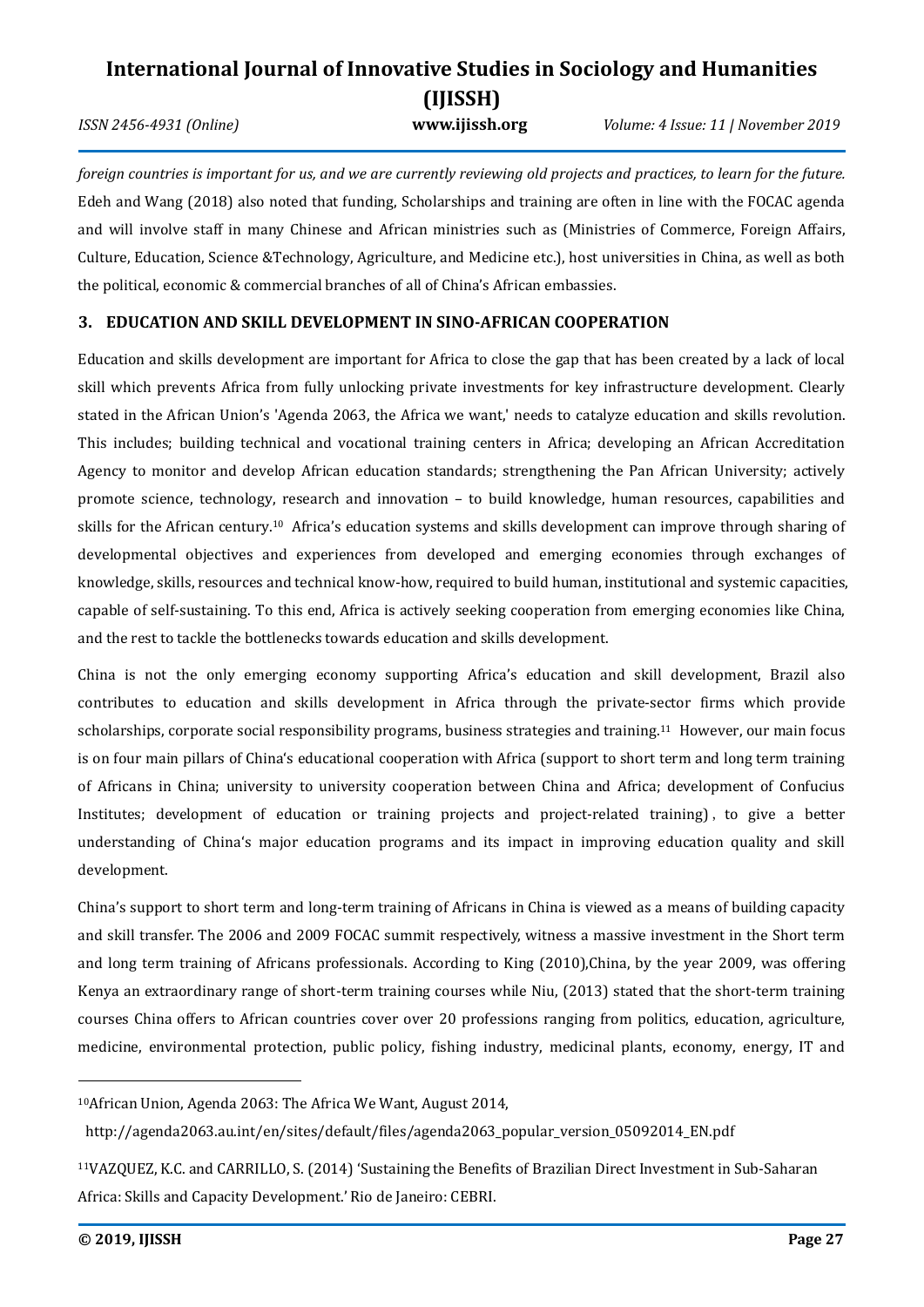*ISSN 2456-4931 (Online)* **www.ijissh.org** *Volume: 4 Issue: 11 | November 2019*

journalism. The Information Office of the State Council in 2010, also published a paper stating that China had provided training programs for over 30,000 people from African countries.<sup>12</sup> Niu (2013) grouped the human resources training projects into two categories according to their participants.

The first category involves short-term training course is for African government officials from different departments, it focuses on information exchange and experience sharing, exposing participants to best practices in approaches, technology and management in China so as to promote mutual understanding and cooperation., with the duration of about 20 days in length. The second category is short-term courses for training professional technicians, with focus on practical skills, such as agrometeorology, medical techniques, marine organism culture and hybrid rice technology which usually last for two to four months. Niu further cited the 2008 offshore training course on the quality and safety of horticultural products for African nations conducted with the collaboration of Nanjing Agricultural University and Egerton University in Njoro, Kenya, which witnessed a total of 24 participants from six East African countries as part of China's active role in improving the quality and effectiveness of the short-term training for local training.

Further observation by King, (2014) shows that over the two triennial from 2009–2015 up to 50,000 short-term trainees were expected trained. Capacity building among local technicians along with supervisory expertise and skills, will be integral for the long-term sustainability of large infrastructure projects and innovative training in the area of education in the continent. Scholarship for African Students is also evident in university cooperation and forms a major part of the long term training for African students in China. Representing the earliest form of China-Africa, scholarships to African students have increased since the fifth FOCAC of 2012 to the latest Beijing 2018 summit. As stated earlier in the previous page, it rose from 20, 000 in 2012 to 50,000 in 2018. The scholarship is allocated through different ministries ranging from Ministries of Commerce, Education, Foreign Affairs, Culture, Science &Technology, Agriculture, and Medicine. Also, a reserve portion is allocated by universities; however, the distribution of scholarship and training opportunities among different countries still remains unclear. Nevertheless, Changsha (2014) views the scholarship program as a mechanism for strengthening mutual understanding and friendship between China and other countries. Also, a more outstanding move is the 20+20 higher education cooperation between China and African universities announced during the 2009 FOCAC summit.

Scholars have viewed it as an added advantage towards promoting capacity building and internationalization of higher education institutions between Chinese and African universities. Another form of university cooperation is the Confucius institute framework. The support from the 2012 FOCAC gave more impetus to the development and spread of Chinese language studies in African countries. Currently, there are about 54 Confucius Institutes and 27 Confucius Classrooms in Africa. However, King (2018) stated that the 54 Confucius Institutes in Africa is located in only about 33 countries while the rest are yet to partner with the Confucius institute. The Confucius institute provides a range of short and long term language training sessions in China, including master degrees, four-year bachelor degrees, one-year training courses, one-semester training courses and four-week training courses (King,

<sup>12</sup>Information Office of the State Council (2010), "China-Africa economic and trade cooperation", available at: www.gov.cn/zegk/2012-12/23/content-1771638.htm/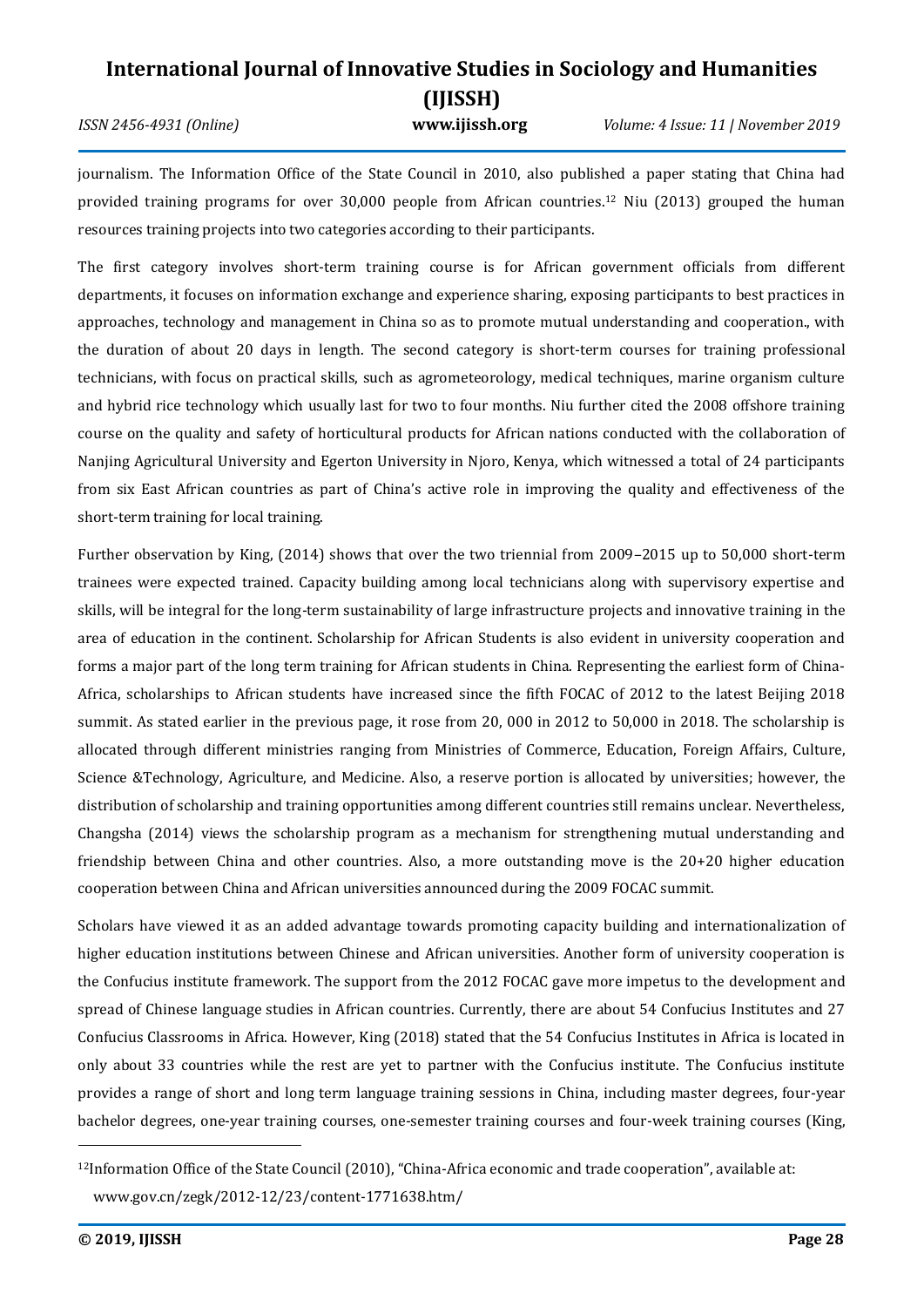*ISSN 2456-4931 (Online)* **www.ijissh.org** *Volume: 4 Issue: 11 | November 2019*

2010). the Confucius Institute serves as an avenue for promoting friendship and understanding among China and African people through social interactions and cultural exchanges.

King (2014) further stated that the funding for 20+20 higher education cooperation and the Confucius Institute is funded by the Ministry of Education, However, there are different approaches to the funding mechanism. The fund for 20+20 cooperation remains with the Chinese partner(university) while that of Confucius Institute is transferred to the African or other overseas partner and the host university, be it African or Chinese, would be expected to support the accommodation and expenses of delegations, staff or students coming from the other university. The importance of the Chinese language is also evident in the economic activities between the Chinese people and the host countries(King, 2014). Furthermore, educational projects which often are presented in the form of infrastructural provision also find their way in China-Africa cooperation. Usually, these projects are aimed at addressing the pressing need to improve education quality, access and skill training. For instance, the area of school construction and the provision of study materials.

China has been providing for school construction since the third FOCAC and the numbers have increased over the years. However, Ehizuelen et al (2017) observed that academic assessment of this endeavor is entirely absent with little knowledge about the effects and perceptions of this program. It is pertinent to note that in terms of educational projects, China responds to countries specific priorities, hence the construction of a primary school and higher education in different African countries. According to the Information Office of the State Council, 2011, China has constructed 107 rural primary schools, with two or three schools in every African country, and provided School equipment for over 30 schools.<sup>13</sup>

Since 2012, China has built and donated primary school classrooms to different Nigerian states including the federal capital territory. According to Edeh and Wang (2018), in 2018, two newly constructed classrooms were handed over to the Nigerian government by China in Abuja with the aim of boosting the standard of education in Nigeria. In 2007, China also built, equipped and staffed the massive Ethio-China Polytechnic College in Addis Ababa (Niu, 2013). Similar structures and completed projects also took place in Malawi and Liberia, together with China's support for NEPAD's education and training programme, and the funding for the development of a clinical master's degree in nursing in five African countries (King 2014). China through the FOCAC framework seeks to strengthen ties with African countries by adopting Pan-African of responding to the pressing need in different African countries, however, to further appreciate the impact of China's education cooperation with Africa, we proceed to make a case study of Cameroon in the next chapter.

### **4. A CASE STUDY**

Since 1971 when the Republic of Cameroon established relations with the People's Republic of China, it's been over four(4) decades of strategic partnership and successive visits of officials from both sides which have led to deepening of cooperation between Cameroon and China. With a population of about 25million people whose labour

<sup>13</sup>Information Office of the State Council (2011), "China's foreign aid", available at: www.gov.cn/ english/official /2011-04/21/content\_1849913\_5.htm/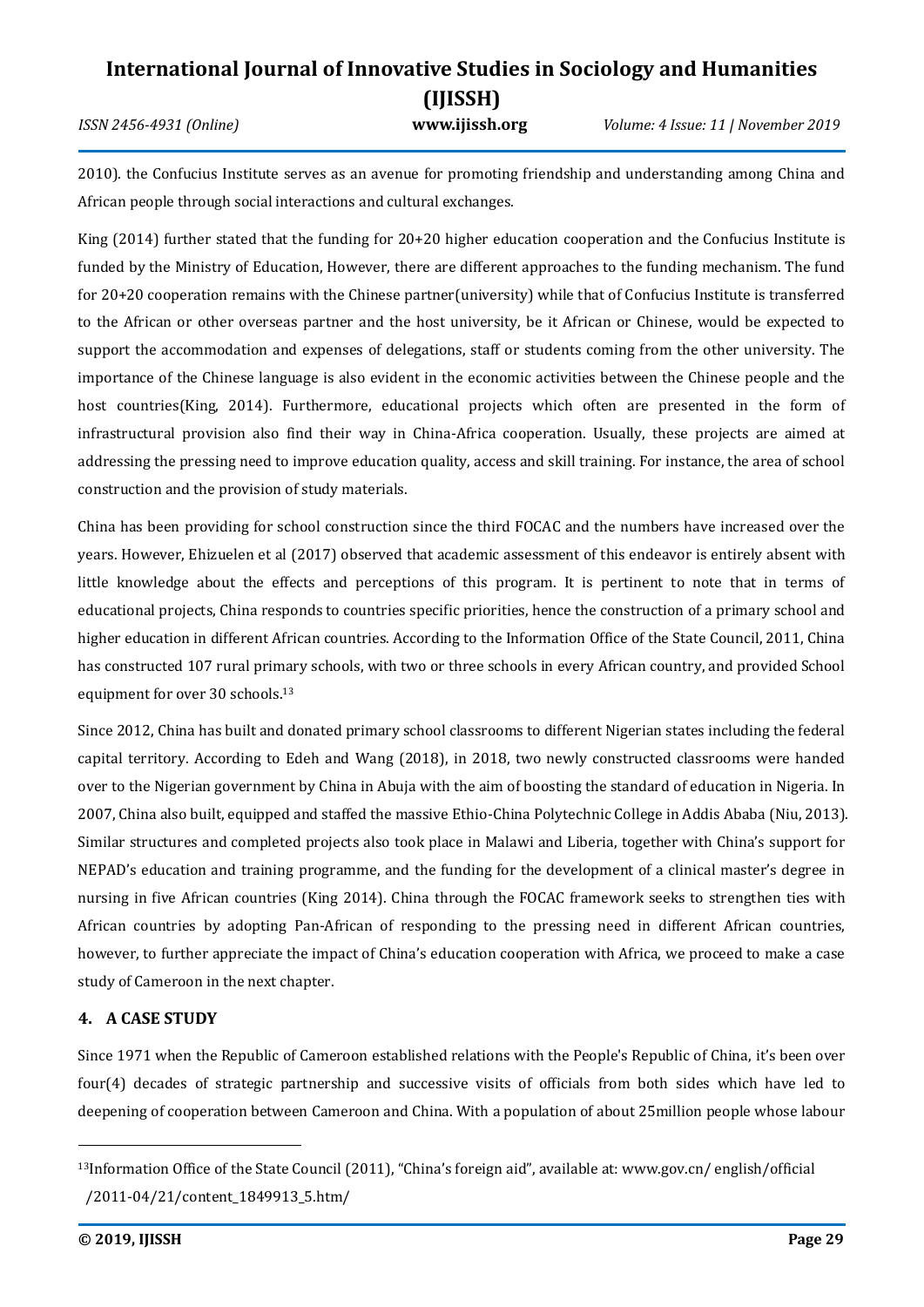*ISSN 2456-4931 (Online)* **www.ijissh.org** *Volume: 4 Issue: 11 | November 2019*

force constitute about 65% of the total population, the country's population is estimated to reach about 36,883,632million by 2035.<sup>14</sup> Although there is a positive increase in population, however, 40% of the population is estimated living below the poverty level and poor access to proper education, especially in the rural areas. Also, lack of employable skills have been a bottleneck for the teeming population of the youths in Cameroon to secure well-paid jobs resulting in the high unemployment rate. Nevertheless, in seeking a better alternative towards solving its developmental issues, Cameroon has turned towards China as a reliable partner other than the traditional donor (France). Against the backdrop and backed by strong political will, the Republic of Cameroon has forged its strong relation with China on mutual economic needs and interests.

While China needs Cameroon's natural resources and raw materials (oil, cotton, timber and iron), Cameroon needs China's rapidly built and easily financed infrastructure (Jean-pierre,2015). The mutual interest and benefit that Sino-Cameroonian cooperation pursues is evident in the speech made the former Chinese President, Hu Jintao during an official visit to Cameroon in January 2007, that China's relation with Cameroon is sincere, based upon equality, reciprocal benefits and win-win cooperation (Ehizuelen et al, 2017). Over the decade, Bilateral cooperation between China and Cameroon have significantly increased, A report from the presidency of the Republic of Cameroon stated that, In 2015, China was Cameroon's first trade partner, while the latter was the second largest beneficiary of Chinese aid in Africa; FCFA 1,430 billion.<sup>15</sup> Chinese companies are involved in 70% of Cameroon's official 'structuring projects', which are the key development and particularly infrastructure projects(Dams, hydroelectric power plant, low income-house construction, high-way construction, deep water port among others) launched since the end of the 2000s (Jean-pierre,2015; Amindeh, 2018).

The diplomatic cooperation also covers other areas such as aid towards health, culture and tourism exchanges, military training, and educational exchanges. However, we shall focus on the Sino-Cameroonian education cooperation to better understand its impact in tackling the problem of skill deficit through these main axis of educational cooperation: support to short term and long term training of Cameroonians in China; university to university cooperation between China and Cameroon; development of Confucius Institutes; development of education or training projects in Cameroon.Human resource development and capacity building have been a major bottleneck that African nations have to face towards achieving "the Africa we want" (Agenda 2063) of which Cameroon a developing country is not left out. Outlined in Cameroon's vision 2035 is the desire to develop its industries, substantially increase exports, provide import substitution, and open local markets to foreign investments, as well as the strong desire to attaining the level of middle-income economies.

Also, the Cameroon development strategy is deep-seated in the country's National Growth and Employment Strategy Paper (GESP) with a reference framework for government action over the period 2010-2020. It replaced the Poverty Reduction Strategy Paper (PRSP) instituted in 2008(which was simply a tool aimed to help guide the attainment of the MDGs goals) following its non-satisfactory outcomes (Ehizuelen et al 2017). China, on the other

<sup>15</sup>Cameroon-China to reinforce ties in 2017.Available at https://www.prc.cm/en/news/audiences/2119-cameroon-china-to-reinforce-ties-in-2017.

<sup>14</sup>World population review. Available at http://worldpopulationreview.com/countries/cameroon-population/.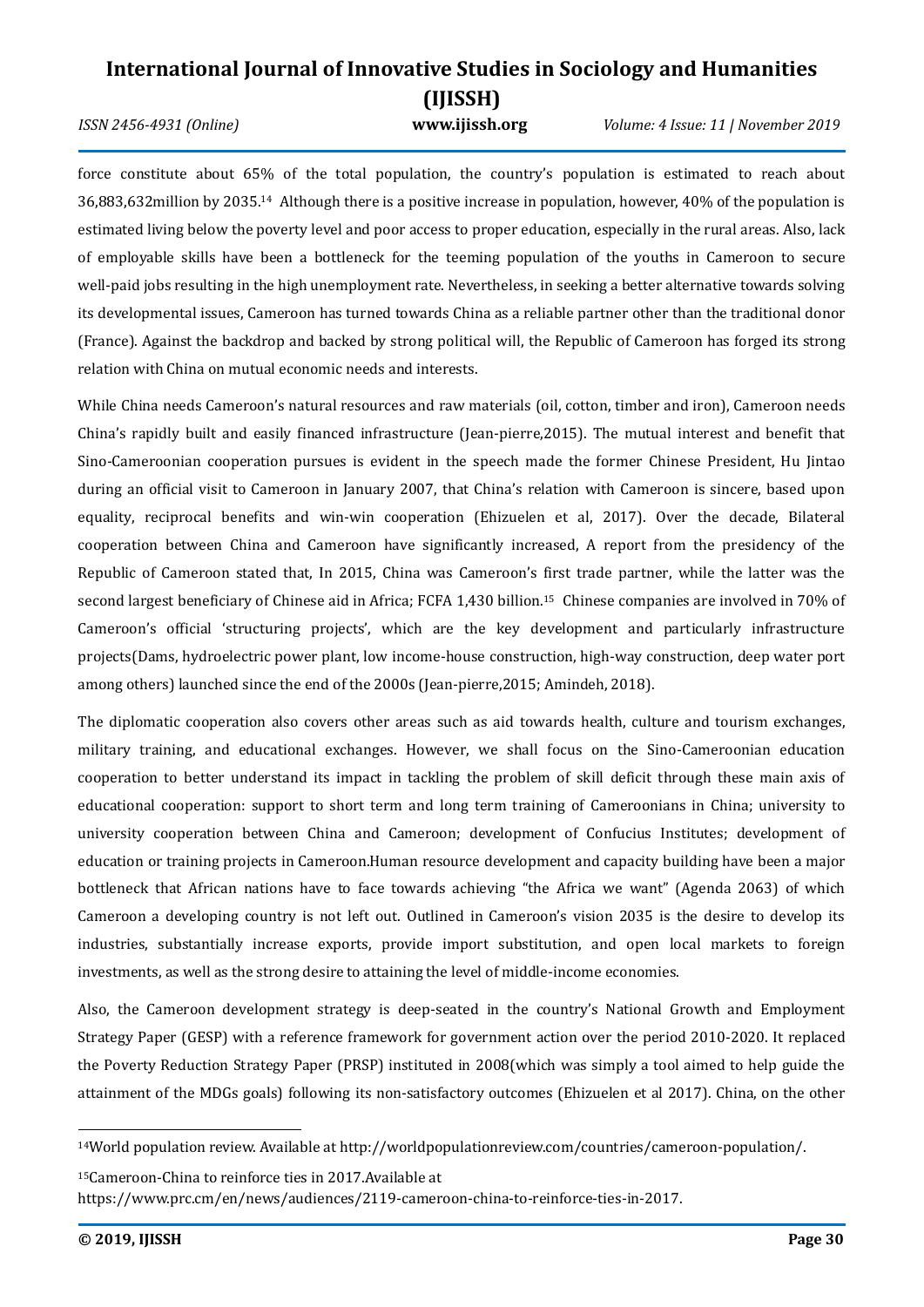*ISSN 2456-4931 (Online)* **www.ijissh.org** *Volume: 4 Issue: 11 | November 2019*

hand, has responded positively to make skills transfer a key element of a new phase in its partnership with Africa countries, as Beijing agreed to support Africa in vocational/technical training, higher education and science and technology (Ehizuelen, 2018). The Johannesburg action plan 2015, emphasized heavily on the need to encourage education and skill transfer within the framework. As cited from Ehizuelen, (2018) China and Africa attached importance to skills transfer, and to carrying out exchanges in technological innovation policies and the building of science and technology parks and to encouraging research institutions and enterprises to have intensive cooperation covering areas such as agriculture, industry, civil aviation, energy, and resource, tax, logistics (FOCAC, 2015).

As part of China's soft power diplomacy towards Africa, China provides Cameroon technical training for a much shorter period of time (2–3 weeks), and a longer period of 3 - 4 months with a programme specially designed for civil servants and politicians (numbering between 100 and 110 yearly) who travel around China free of charge (Jean-pierre,2015). Nordtveit (2011) stated that, in 2008, approximately 60 Cameroonian civil servants and 30 technicians were trained. More so, the Chinese telecom giant Huawei has been active in bringing digital and telecommunication revolution to the ICT sector in Cameroon. According to Amindeh, (2018) in May 2018, Huawei Marine, partnering with China Unicom and Cameroon Telecommunications (Camtel) began laying the 6,000km-long South Atlantic Inter Link (SAIL) cable system from Kribi in Cameroon to Fortaleza in Brazil. South Atlantic Inter Link(SAIL) is said to be the first cable system to directly connect Africa and South America is modelled using Huawei Marine's advanced 100G technology and will have a capacity of 32Tbits/s once completed. He further reiterated that, in the last eight years, Chinese mobile phone manufacturers like (Tecno Mobile, Huawei, Itel, LG, ZTE, Oppo, OnePlus) and a myriad of others (mobile broadband modems) have been overwhelming the Cameroonian market with affordable smartphones, giving thousands of people the incentive to go online and easiness to sign up to multiple telecom services.

More so, Sichuan Telecommunications Construction Engineering Company has also been tasked to construct, equip and commission nine university digital development centers to facilitate e-learning and e-administration. Nevertheless,besides connecting people together, the Chinese electronic gadgets in the Cameroonian market have also provided opportunity for unemployed youths who either engaged in repairs or sales of these gadgets. However, missed reactions have been raised concerning China's engagement in Cameroon's Information and communication technology (ICT) sector. For instance, AchiaRolence a computer engineer and an alumnus of the University of Buea, praised china for the role it's in Cameroon's digital sphere, he disclosed that the Chinese company Huawei has a program with the university whereby students go to China for intensive training in IT, However, he asserted that China has not provided any direct assistance to help their emerging tech ecosystem – Silicon Mountain – in Buea.

Also, Bama Etienne Cham, an expert in international trade negotiations, holds that China is facilitating Cameroon's digital boom but questions the cost. *"Looking at its sustainability, there is a need to be cautious about the quality and other impacts of these products [IT devices]. Such trading approach where all, including services, comes from China without transfer of technology is a serious call for concern. How do we sustain when we don't have the know-how?"* he stated. This, however, questioned the fact about skill transfer in Sino-Cameroonian Cooperation, whether China is to be blamed or the Cameroonian government for this loophole in the passage of technical know-how to the local Cameroonians.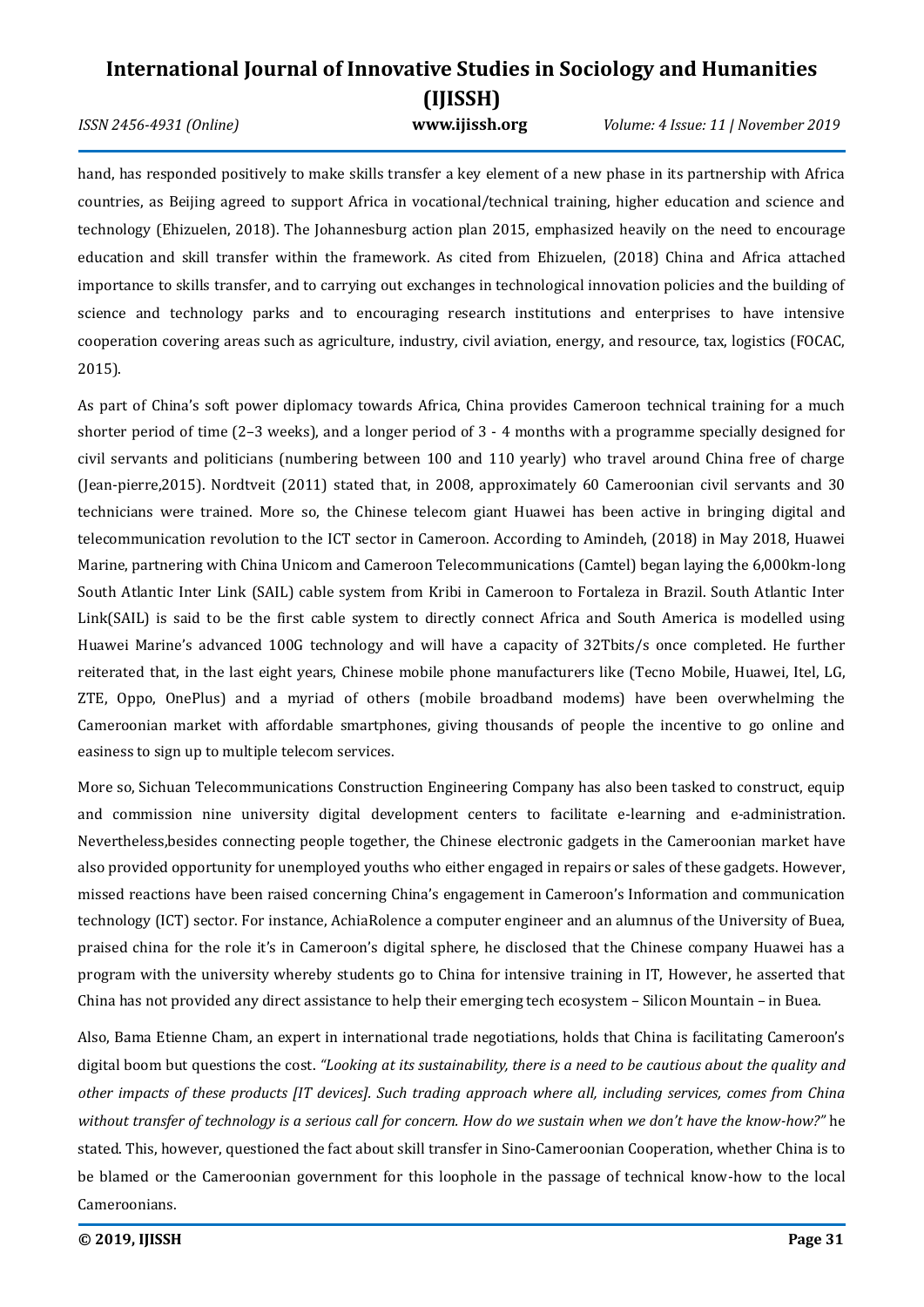*ISSN 2456-4931 (Online)* **www.ijissh.org** *Volume: 4 Issue: 11 | November 2019*

### **Scholarship**

As part of the long term training for Africans in China, Scholarships are awarded in different disciplines to African students of which Cameroonian students also benefit. Like most African countries, Cameroon relies on foreign aid to tackle many problems especially in the areas of educational development and skill transfer. As such China's long term training of Cameroonians through different scholarship programs are aimed at assisting Cameroon to build up the necessary skills required to brace up the human resource capital for the 21<sup>ist</sup> century industries. In a statement issued by MrAnYan, Director of the Division for Student Mobility in the Chinese Ministry of Education, stated that 718 Cameroonians have received Chinese scholarships since 1959. Since the past decade, especially with the commencement of the high level FOCAC framework scholarships quotas for African students in China, have increased successively. For Cameroon, in 2009, scholarship quota was increased to 40 places making China emerge the first scholarship donor, ahead of Morocco and Algeria (Nordtveit, 2011).

In 2016 more than 300 Cameroonians travelled to China for various training programs.Currently, about 1700 Cameroonians are studying in China, making it the highest number of African students in China (Kimeng,2018). Cameroon receives scholarships, not only from the Chinese government, but also from independent institutions in China. Usually, some student travel to China on self-sponsored (i.e without scholarship) when they get to China, some are lucky to obtain a school scholarship after one year based on their academic performance and the school regulatory system. Different categories of Cameroonian students travel to China every year which include bachelors, masters and doctoral students, while many reapply for further studies or move to other countries instead of returning to their home country, only a few are compelled to return home. Many reasons have resulted in this attitude, most of the students complain of lack of employment opportunities in Cameroon as most of the programs they studied cannot be practiced in their country. For instance, students studying software engineering, robotics and other related courses have less opportunity than those studying business administration, economics and other management courses, as such the former is less likely to be employed or find a company that needs their services. Owing to this, the authors assert that the bottleneck is not just lack of skill, it is also as a result of lack of infrastructures, and industries that are ready to employ the graduates.

In addition, lack of proper curriculum that aligns with the needs of already established industries also results in a shortage of skills, assome students complain that practical knowledge is usually hidden from them. The case of a self-sponsored bachelor's degree Chemistry student Richard from Cameroon who withdrew from his school in China and returned to Cameroon after he felt he was not satisfied with what has been taught. This could be argued as language barrier as well as cultural constraints in learning in a different environment other than one's native place, however it is a call to action on the Cameroonian side towards ensuring active participation in the affairs of their wards in ensuring that adequate skills are transferred.

### **The University Cooperation Between Cameroon and China**

The higher education cooperation between China and Africa represents the earliest form of educational cooperation between the two parties. Introduced since the 1980s, it was aimed at assisting African countries to build and improve the curriculum systems in higher education studies, and cultivate scientific and technical talents. This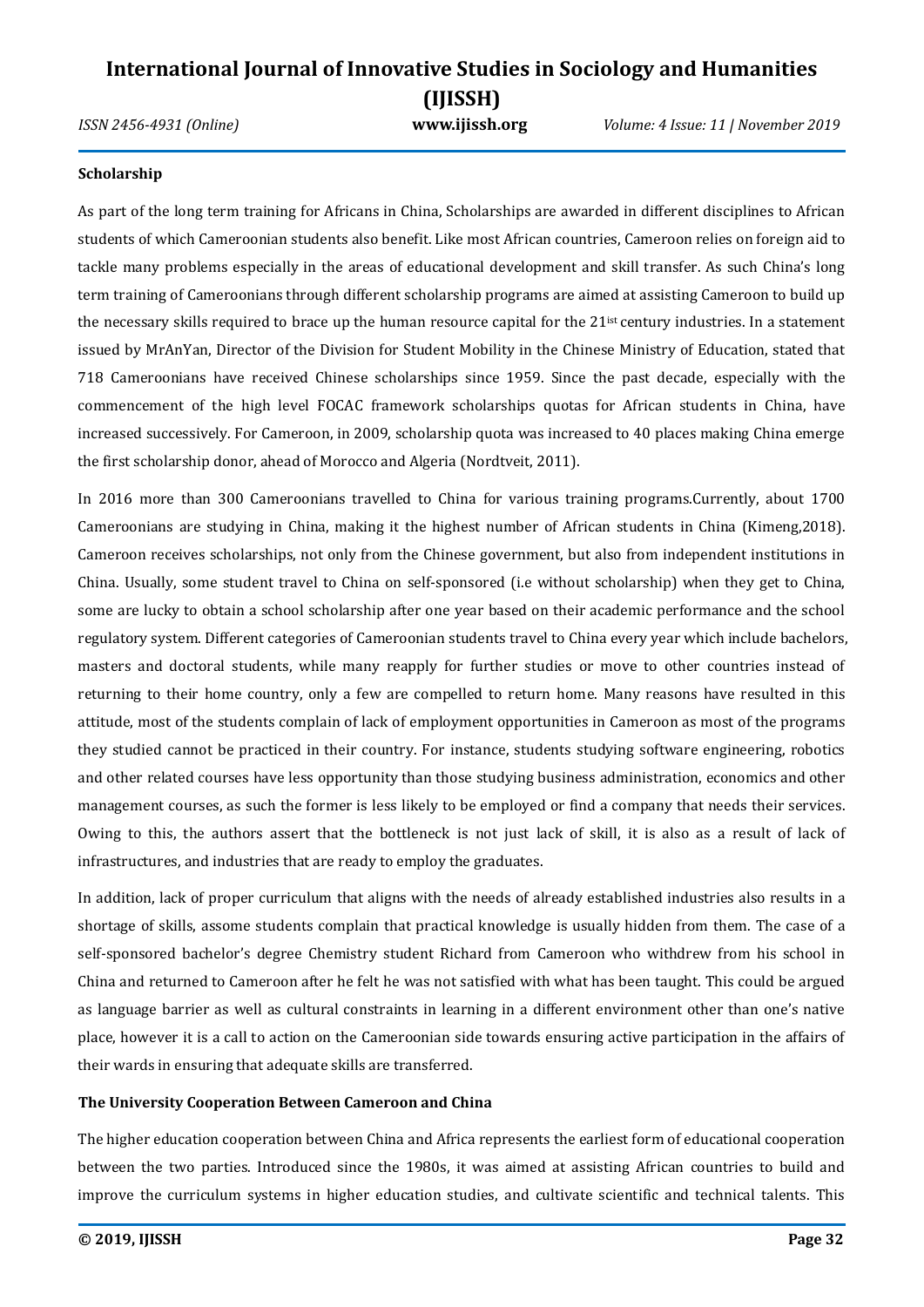*ISSN 2456-4931 (Online)* **www.ijissh.org** *Volume: 4 Issue: 11 | November 2019*

period also was marked with donations of teaching facilities and scientific equipment to African countries by the Chinese government. A report from Compiling Group of China Africa Cooperation, (2005), stated that with the support and help from China, about 23 advanced laboratories in the fields of biology and microbiology, physics, material science, analytic chemistry, food preservation, horticulture, civil engineering and Chinese language teaching have been built in African universities as cited from (Niu,2013). Furthermore, Nordtveit (2011) cited 1993, university cooperation signed between the University of Yaoundé´ I and the University of Zhejiang (ZJNU) for student exchange and research cooperation in the field of sciences and microbiology as the earliest form of university cooperation between China and Cameroon. Niu, noted that the cooperation is still on till date but no more significant.

The cooperation led to the equipping of the microbiology laboratory by China, sending of 10 Chinese teachers and the graduation of 10 Master degrees, 13 DEA [diplomed'etudes approfondies, or ''diploma of advanced studies'' (MPhil equivalent)], and five Ph.Ds. student by 1997. Nevertheless, more impetus has been given to higher educational cooperation since the 3rd and the 4th FOCAC forum. In other to enhance the exchange of research and ideas, promote higher education studies to boost scientific and technical talents cultivation, the 2009 FOCAC forum announced the 20+20 university cooperation between China and African countries. The final twenty Chinese universities selected for the 20+20 project included several eminent institutions, such as Peking University, Jilin, East China Normal, Shanghai Normal, Hunan, and Beijing Language and Culture Universities. On the African side, most were in the top 100 African higher education institutions (HEIs); these included some of the continent's most prestigious universities, such as Pretoria, Stellenbosch, Makerere, Lagos, Dar es Salaam, Nairobi and Cairo (King, 2014).

In line with the 20+20 university cooperation, in 2017, the Cameroon embassy in China has a memorandum of understanding (MOU) with Xingtai polytechnic college, Heibei province to grant scholarships to Cameroonian students in various disciplines. The MOU aims at providing training for 20 Cameroonian students each year in Diploma programme (the Cameroonian equivalent of Higher National Diploma, HND), With full scholarship (free tuition, accommodation, health insurance, books and a monthly stipend of 1,500 RMB (126,727 FCFA). Students undertake a year study of Chinese language in Cameroon before proceeding to China to read their courses for two years. Upon completion, they can enter university for two years to obtain a Bachelor's degree (Kimeng, 2018). A further aspect of training for Cameroonians is the Chinese language training which we shall discuss below.

### **The Confucius institute training**

In December 1995, China and Cameroon agreed to cooperate and create the first Chinese center. The center kick-started in 1996 as a higher education cooperation between Zhejiang Normal University in China, and the University of Yaoundé´ II in Cameroon. In November,2007 the center was upgraded to Confucius institute under the supervision of the Chinese language governing center (Hanban). It became the first Confucius Institute in Cameroon boasting 7 teaching centers and by 2011 a total of 6000 students registered in the institute (Dreher et al,2017). Confucius Institutes offer scholarships and Chinese language teaching resources. They organize Chinese Proficiency Tests and certify Chinese language teachers, provide information and consultancy services on Chinese education, culture, and organize language and cultural exchanges between China and other countries as stated by Xia Jianhui,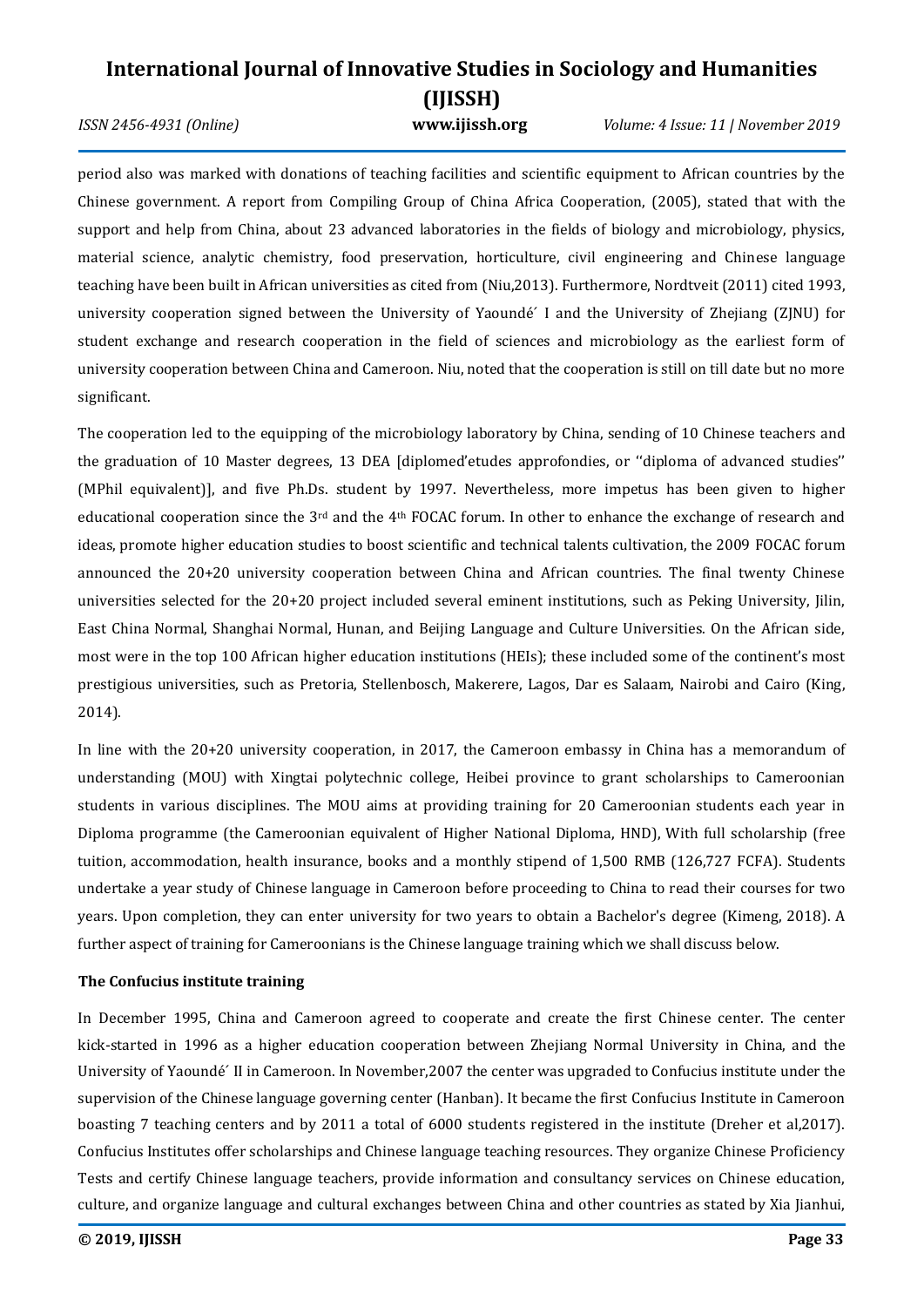*ISSN 2456-4931 (Online)* **www.ijissh.org** *Volume: 4 Issue: 11 | November 2019*

Hanban deputy director general.<sup>16</sup> The establishment of Cameroon Confucius institute(hence forth CI) is based on agreement by both the University Yaoundé II, in Cameroon and Zhejiang Normal University in China to support Chinese studies in Cameroon, they jointly work on the , development, planning, advertisement and promotion of Confucius Institute under the supervision of the Office of Chinese Language International Council (Hanban) .

Funding is also a duel responsibility by both parties: the University of Yaoundé II, through international relations institute of Cameroon (IRIC) for Cameroon and HANBAN (Confucius InstituteHeadquarters affiliated with the Chinese Ministry of Education) for China. Apart from this direct funding by both parties, there are self-generated funds that the Confucius Institute gets from tuition fees and other channels. Since the establishment of the CIin Cameroon, the institute has grown from less than 200 students at inception to about 1000 steady growth of new students annually (Mbom, 2015). In 2017, the CI celebrated their 10th anniversary and by the end of 2018, the institute boasts of over 10,000 registrations from students. According to Hanban news, 1n 2017, the institute has set up 26 teaching centers with over 40 teachers and volunteers teaching the Chinese language. In 2016, the CI center at the University of Maroua became the first in West Africa to graduate teachers in Chinese language education. So far as reported by Kimeng (2017), 200 have graduated from the programme whose Head of Department trained in Zhejiang Normal University. He further noted that Zhejiang Normal University has offered to train Cameroonian civil engineers for free so that they can return home and boost the local construction industry.

In other words, it could be said that as the interest for the Chinese language is growing, there'sa gradual shift from an ideology-based interest in Chinese language and civilization towards economic interest. Also in 2017, Zhejiang Normal University opened its first innovation center with the aim of meeting the requirement for practical education and skill transfer. The center aims also at fostering cooperation between the university and the Chinese enterprises who offer jobs and internship opportunities for foreign student in the university. Nevertheless, the aim of the paper is not to reiterate promises made (both fulfilled and unfulfilled) with the China-African cooperation, as well as Cameroon, but to critically examine it impact on Cameroonians as well as African, as they are on the receiving end of the win-win cooperation. To this end, on the side of the Confucius institute training in Cameroon, it is no doubt that they are training and graduating homegrown teachers, however only a few numbers are employed as China continues to send more native teachers and volunteers to assist in Chinese teaching.

Again with increase opportunity for training of Cameroonians under the FOCAC framework as pledges increases with each successive tri-annual summit a significant impact is yet to be made toward transferring the technical know-how that will help Cameroon Innovate independently. For instance, Chinese loans for infrastructure development goes from Chinese banks to state-owned companies. Usually, 70% of the workers are Chinese will 30% constitute the locals. These locals are employed to do the less skilled tasks, while the skill required task are done by the Chinese leaving no room to bridge the skill gap as such the Chinese are expected to manage the structures for years before handing over to the country. This is not peculiar to Cameroon, but also to several Africa countries, as

<sup>16</sup> Cameroon: Chinese Language - Confucius Institute to Train More Cameroonian Instructor[shttp://za.china](http://za.china/) embassy.org/

eng/zfgxss/t1495433.htm.2017/08/30.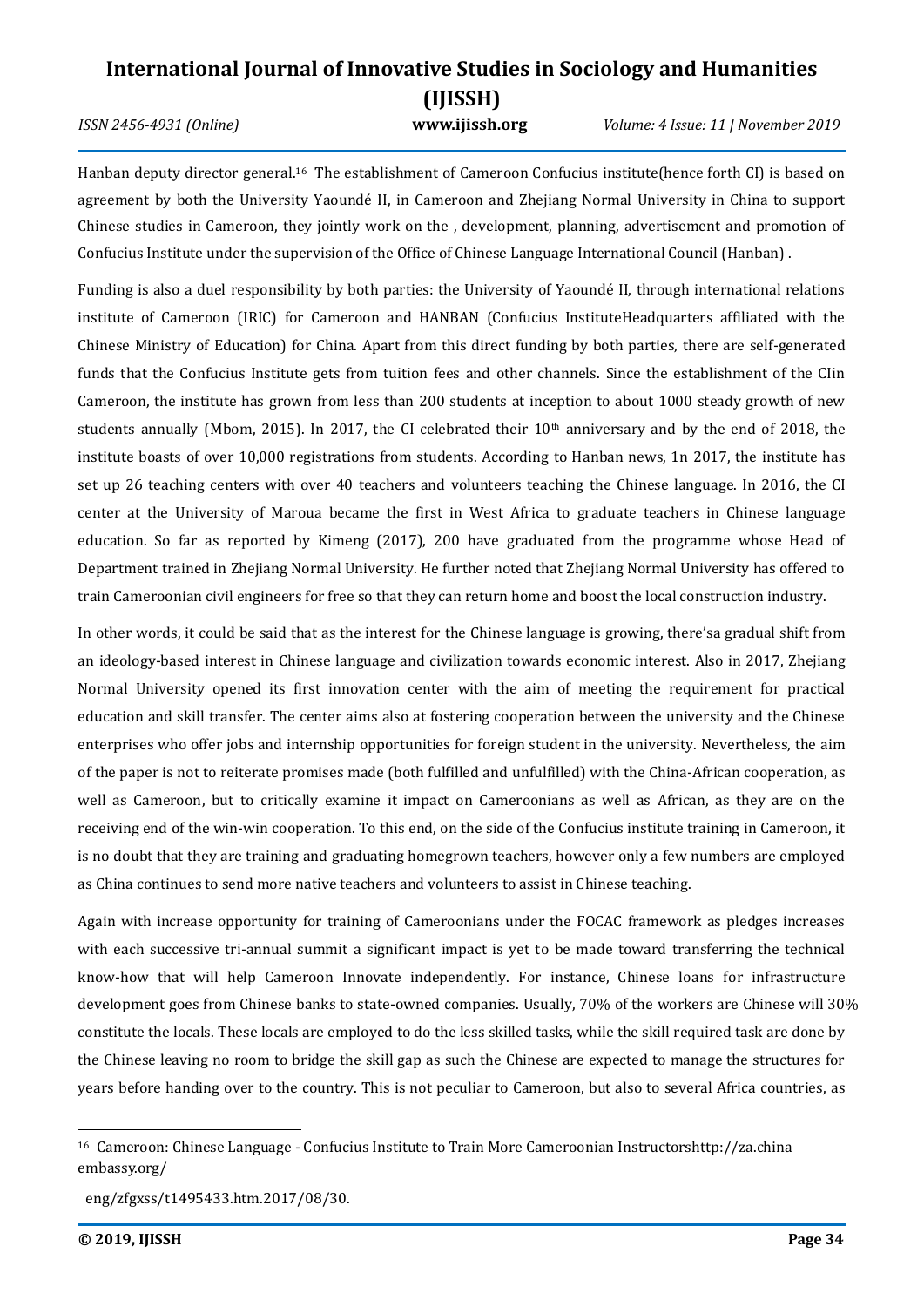### **International Journal of Innovative Studies in Sociology and Humanities (IJISSH)** *ISSN 2456-4931 (Online)* **www.ijissh.org** *Volume: 4 Issue: 11 | November 2019*

such, this paper maintained that the indifferent and unpatriotic attitude by some of the representatives in African institutions lead to these cases. It, therefore, calls for patriotic and pragmatic actions from the African representatives.

### **Development of Education or Training Projects in Cameroon.**

China, as we stated in the previous section chapter prefers to be seen as a partner than as an Aid donor. Like other donors in Cameroon, China has contributed to school construction and education material assistance in Cameroon, however, they are still behind Japan in the area of primary school construction in Cameroon. In line with the 2006 FOCAC pledge to build 150 primary rural schools in Africa between 2006 and 2012, and the Chinese Premier WenJiaobao's announcement in 2010 for construction of 200 elementary schools in developing countries by the Chinese government from 2010 to 2015, China by 2009 completed the construction of three primary schools in Cameroon. Also in 2017, China completed the construction of Yabassi professional agricultural high school which was described as a gift from China to Cameroon.<sup>17</sup> In addition, the production of 500,000 laptops for Cameroonian university students by China's Sichuan Telecommunications Construction Engineering Co. Ltd funded by the China Exim Bank which was described as part of the e-National Higher Education Network project being put in place by government of Cameroon.

However, as noted in the previous section, Ehizuelen et al(2017), holds thesame view about Chinese companies and skill deficit where he stated that "*Contrary to the Japan, the largest bilateral donor in primary school construction in Cameroon who generally makes use of a local subcontractor doing construction, the Chinese is using technicians from China; materials are brought from China or purchased in Cameroon. However, due to the complexity of the Cameroon education system, these constructions are controlled by Cameroonian experts so that the Chinese engineers can follow the norms adapted to the reality of the country."*Nevertheless, China's efforts in assisting Cameroonian improve access to education by offering free schools building and educational material are welcomed and considered to be the positive and beneficial role of China's aid towards the improving the education development in Cameroon when compared with the traditional donors.

### **5. CONCLUSION**

The Sino-Cameroonian educational cooperation illustrates facets of China's development engagement with Africa. First, one notes a clear transition from a political engagement phase to a more economic driven phase that can be dated to the period of opening-up policies preceding the first FOCAC (in 2000). This preliminary account of China's engagement with educational evolution development in Cameroon has not yet itself fully engaged with the useful literature that has emerged from China-Cameroon relations in these last 2-3 years. With that said,the analysis of various Chinese education projects in Cameroon demonstrates that China is a new donor – with particular problems and weaknesses related to its quick expansion of the aid and development sector: absence of a professional aid and

<sup>17</sup> Chinese-built professional agriculture high school goes operational in Cameroon.http://en.people.cn/n3/2017/0818/

c90000-9257351.html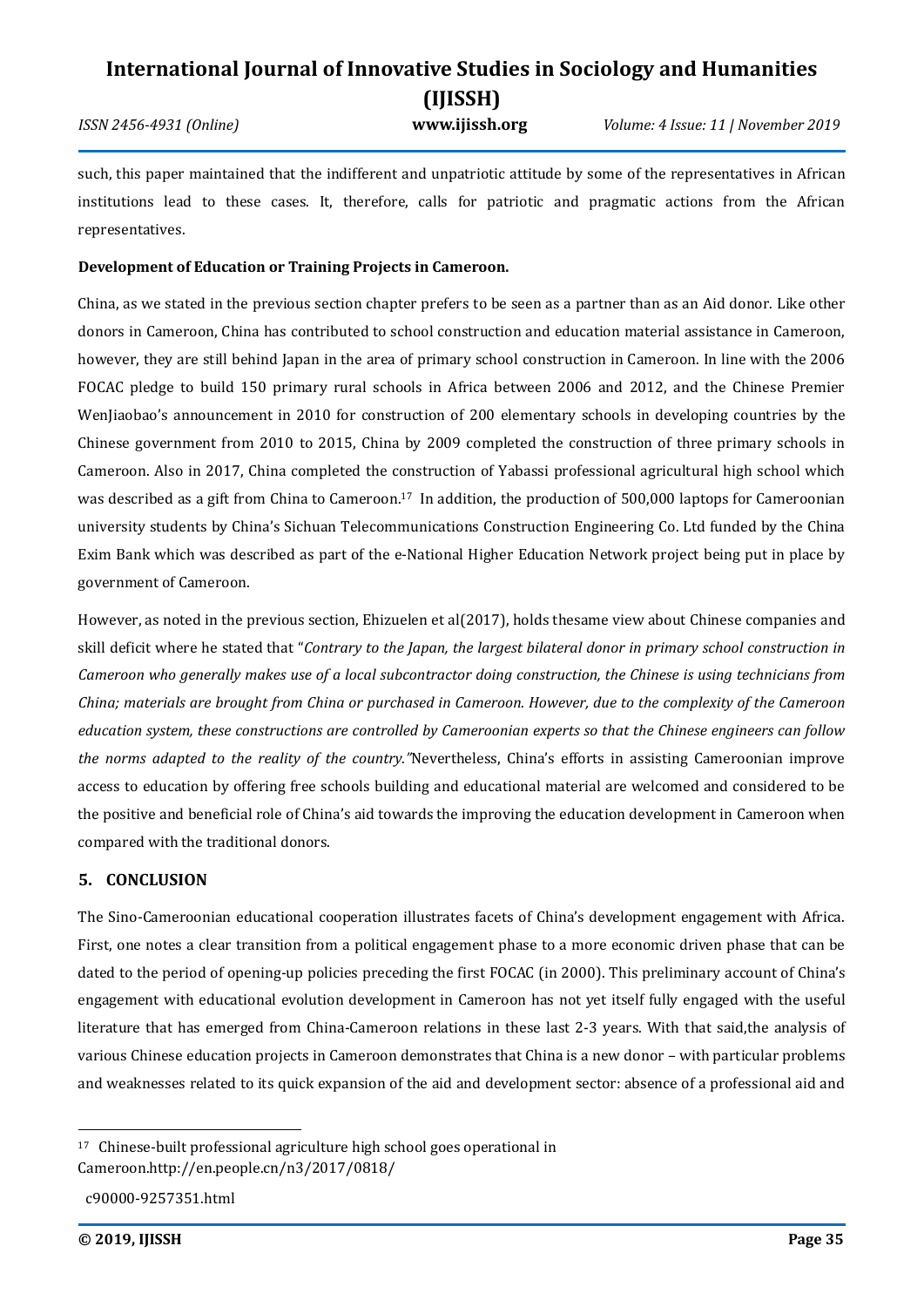*ISSN 2456-4931 (Online)* **www.ijissh.org** *Volume: 4 Issue: 11 | November 2019*

coordination structure, ad-hoc replies to demands, unstructured aid that does not always correspond to the needs of the recipient. Nonetheless, in general, Chinese engagements are positive, misgivings are temporary, and basically, a managerial issue that can be resolved given the existing political will on the side of the Chinese'. Notably, the presence of an Africa Policy on China's side needs something more of a China Policy on the African side, and not just the series of bilateral arrangements between China and Cameroon.

### **REFERENCES**

- Amindeh B.A. (2018). How China is restructuring Cameroon's burgeoning digital economy sector. Available at, http://africachinareporting.co.za/2018/07/how-china-is-
- [restructuring-cameroons-burgeoning-digital-economy-sector/.](http://africachinareporting.co.za/2018/07/how-china-is-restructuring-cameroons-burgeoning-digital-economy-sector/)
- Brautigam, D. (2009). The dragon's gift: The real story of China in Africa. Oxford, UK: Oxford University Press.
- Changsha Municipal Government (2014). Chinese Government Scholarship. Received from http://en.changsha.gov.cn/study/Scholarships/201407/t.
- Edeh, E.C. and Wang, H. (2018). China-Nigeria Cooperation in Education and Training: A Comparative Analysis. North American Academic Research, 1(7):144-165.
- Ehizuelen M.M.O., JiaoJiao, Y., Abah, B.A.S., and Mvuh, Z. (2017). China Enhancing Education Development in Africa: A Case Study of Cameroon. Research on Humanities and Social Sciences. Vol. 7, No.15.
- Ehizuelen M. M. O. (2018). Education and Skills Development in China-Africa Cooperation. © Higher Education Press and Springer**-**Verlag GmbH Germany. https://doi.org/10. 1007/s11516-018-0030-0.
- Forum on China-Africa Cooperation. (FOCAC). (2015). The Forum on China-Africa Cooperation Johannesburg Action Plan (2016<sup>o</sup> 2018). Retrieved September 11, 2018, from https://www.fmprc.gov.cn/mfa\_eng/zxxx\_662805/t1323159.shtml.
- Frédéric Lemaître, (2018). Sommet Chine-Afrique Pekin n'est pas neocolonialistemaishegemonique. Retrieved from https://www.lemonde.fr/afrique/article/2018/09/03/sommet-chine-afrique-pekin-n-est-pas-neocolonialiste -mais- hegemonique\_5349720\_3212.html.
- Hanauer, L. and Morris, L.J. (2014). Chinese Engagement in Africa: Drivers, Reactions, and Implications for US Policy. Rand Corporation.
- He, W. P. (2007). 中非教育交流与合作概述——发展阶段及未来挑战 [A summary analysis of China-Africa educational exchanges and cooperation: Development phases and challenges]. 西亚非洲 [West Asia and Africa], (3), 13-18.
- Hu. Jinxin, (2013). China-Africa Hand in Hand, Good News for Global- sidelights of Sino-Africa Investment Summit [Online]. Available: http://paper.people.com.cn/rmrbhwb /html/2013-06/01/content\_1248274.htm [2015, November 20].
- Jean-Pierre Cabestan (2015): China–Cameroon relations: Fortunes and limits of an old political complicity, South African Journal of International Affairs, DOI: 10.1080 /10220461.2015.1014930